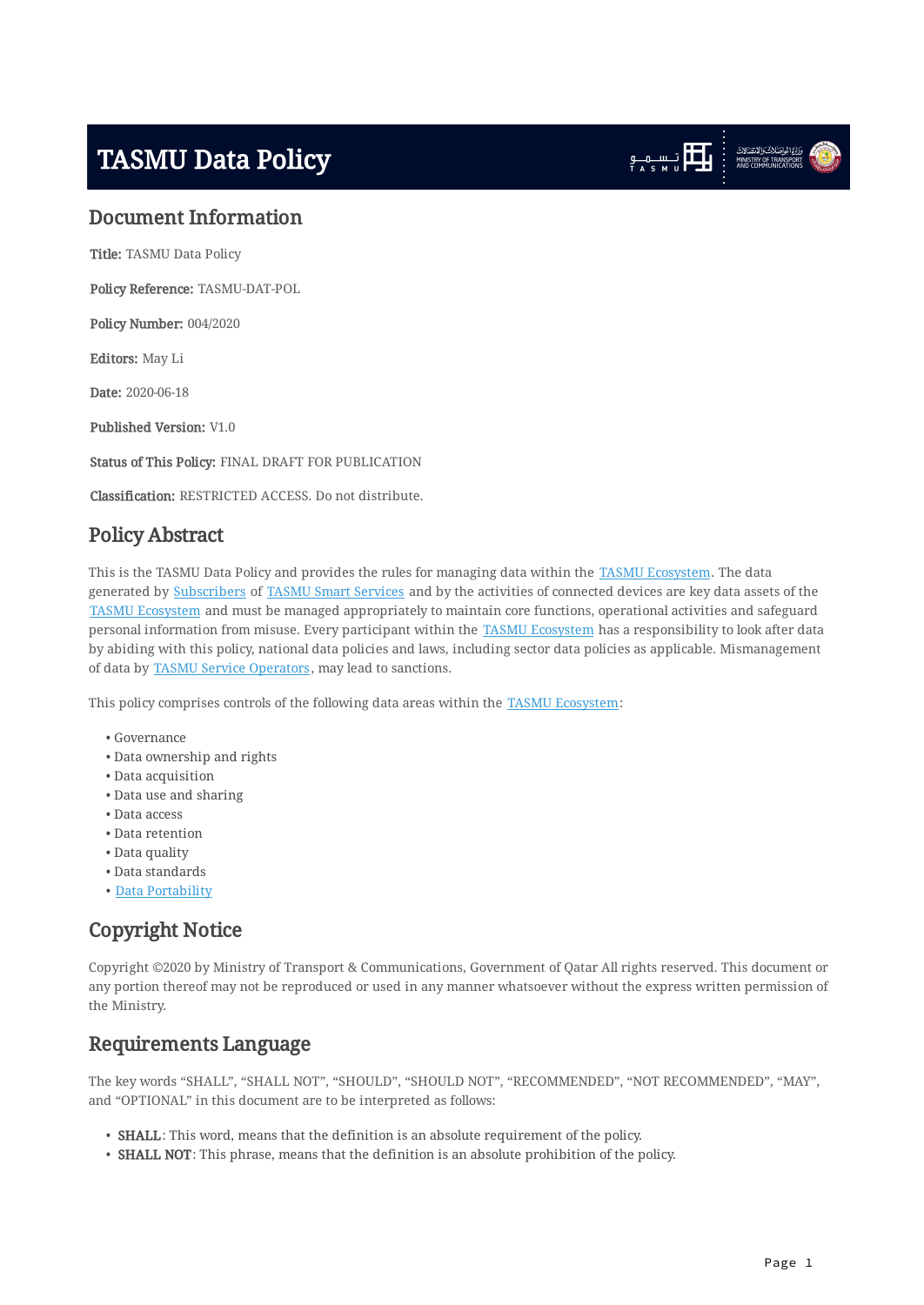- <span id="page-1-2"></span> $\bullet\,$  SHOULD: This word, or the adjective "RECOMMENDED", mean that there may exist valid reasons in particular circumstances to ignore a particular item, but the full implications must be understood and carefully weighed before choosing a different course.
- $\bullet \,$  SHOULD NOT: This phrase, or the phrase "NOT RECOMMENDED" mean that there may exist valid reasons in particular circumstances when the particular behaviour is acceptable or even useful, but the full implications should be understood and the case carefully weighed before implementing any behaviour described with this label.
- <span id="page-1-4"></span> $\bullet\,$  MAY: This word, or the adjective "OPTIONAL", mean that an item is truly optional.

# <span id="page-1-0"></span>Normative References

## <span id="page-1-18"></span>[IANA Registry]

[Internet Assigned Numbers Authority](https://www.iana.org/)

## <span id="page-1-5"></span>[ISO 8000]

[ISO 8000](https://www.iso.org/standard/50798.html) Data Quality 2011, ISO

## <span id="page-1-7"></span>[ISO/IEC 11179-1]

[ISO 11179-1](https://www.iso.org/standard/61932.html) Metadata registries (MDR) Part 1: Framework. 2015, ISO

#### <span id="page-1-8"></span>[ISO/IEC 11179-2]

[ISO 11179-2](https://www.iso.org/standard/74570.html) Metadata registries (MDR) Part 2: Classification. 2019, ISO

#### <span id="page-1-9"></span>[ISO/IEC 11179-3]

[ISO 11179-3](https://www.iso.org/standard/50340.html)Metadata registries (MDR) Part 3: Registry metamodel and basic attributes. 2013, ISO

#### <span id="page-1-10"></span>[ISO/IEC 11179-4]

[ISO 11179-4](https://www.iso.org/standard/35346.html) Metadata registries (MDR) Part 4: Formulation of data definitions. 2004, ISO

#### <span id="page-1-11"></span>[ISO/IEC 11179-5]

[ISO 11179-5](https://www.iso.org/standard/60341.html) Metadata registries (MDR) Part 5: Naming principles. 2015, ISO

#### <span id="page-1-12"></span>[ISO/IEC 11179-6]

[ISO 11179-6](https://www.iso.org/standard/35348.html) Metadata registries (MDR) Part 6: Registration. 2005, ISO

## <span id="page-1-13"></span>[ISO/IEC 11179-7]

[ISO 11179-7](https://www.iso.org/standard/68766.html) Metadata registries (MDR) Part 7: Metamodel for data set registration. 2019, ISO

#### <span id="page-1-6"></span>[ISO 15000-5]

[ISO 15000-5](https://www.iso.org/standard/61433.html) Electronic Business Extensible Markup Language (ebXML) Part 5: Core Components Specification (CCS). 2014, ISO

#### <span id="page-1-15"></span>[ISO 20802-1]

[ISO 20802-1](https://www.iso.org/standard/69208.html) Open data protocol (OData) v4.0 Part 1: Core, 2016, ISO

#### <span id="page-1-16"></span>[ISO 20802-2]

[ISO 20802-2](https://www.iso.org/standard/69209.html) Open data protocol (OData) v4.0 Part 2: OData JSON Format, 2016, ISO

#### <span id="page-1-14"></span>[ISO 29161]

[ISO 29161](https://www.iso.org/standard/45240.html) Information technology Data structure Unique identification for the Internet of Things, 2016, ISO

## <span id="page-1-17"></span>[*JSON]*

[JavaScript Object Notation \(JSON\)](https://www.json.org/json-en.html), 1999, JSON-Org

## <span id="page-1-3"></span>[Data Management Policy]

[Data Management Policy](https://www.motc.gov.qa/sites/default/files/data_management_policy.pdf), 2015, MOTC, Qatar

#### <span id="page-1-1"></span>[Open Data Policy]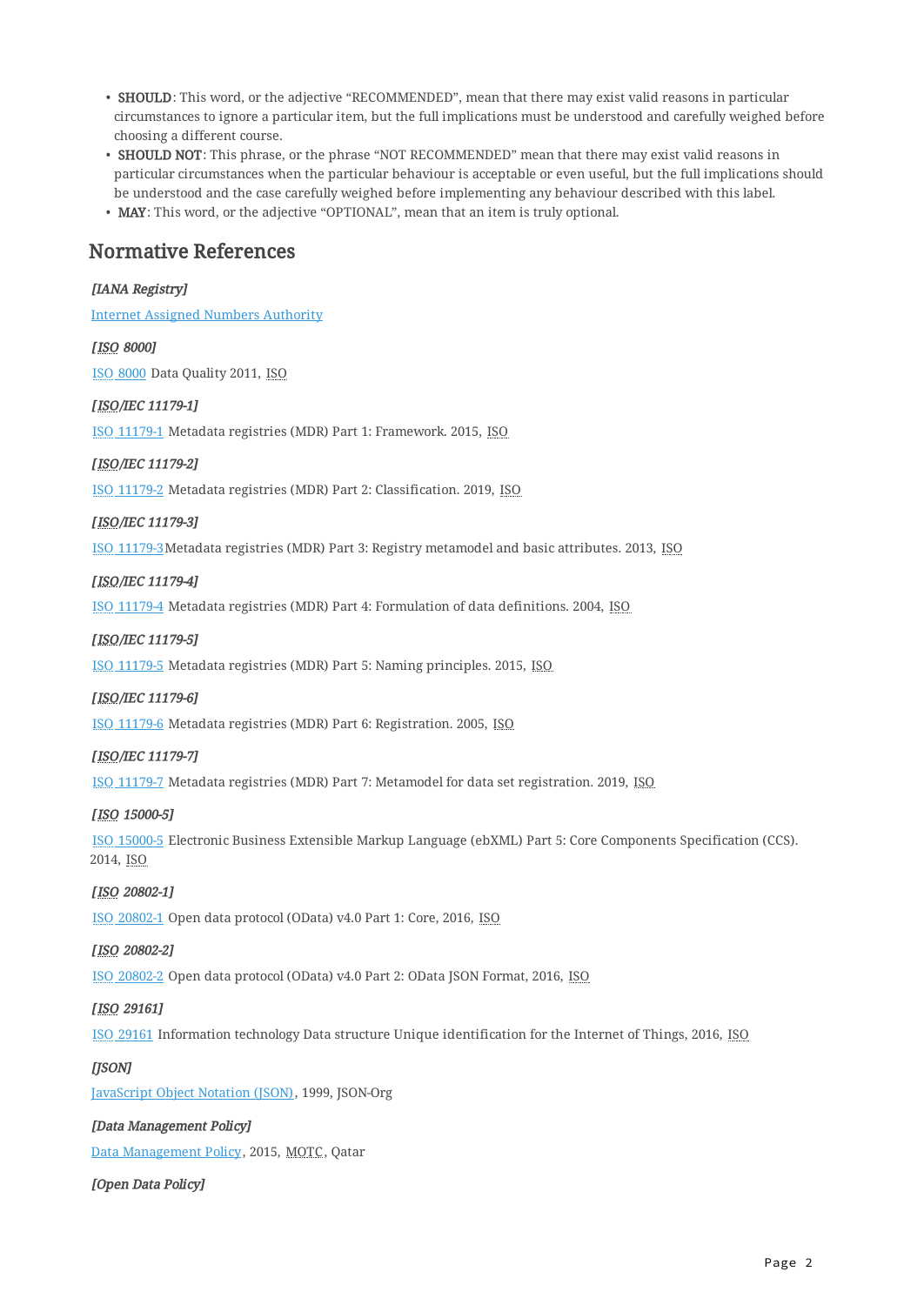#### [Open Data Policy](https://www.motc.gov.qa/sites/default/files/open_data_policy_0.pdf), 2014, MOTC, Qatar

#### <span id="page-2-9"></span>[OData-ABNF]

[OData ABNF Construction Rules Version 4.01,](https://www.odata.org/documentation/) OASIS OData Technical Committee

#### <span id="page-2-8"></span>[OData-CSDL]

[OData Version 4.0 Part 3: Common Schema Definition Language \(CSDL\),](https://www.odata.org/documentation/) OASIS OData Technical Committee

#### [OData-EDM]

[OData Entity Data Model \(EDM\) Overview](https://www.odata.org/documentation/), OASIS OData Technical Committee

#### [OData-EDMX]

[XML Name-space Document for OData Common Schema Definition Language \(CSDL\) XML Representation Version 4.01](http://docs.oasis-open.org/odata/odata/v4.0/odata-v4.0-part3-csdl.html), OASIS OData Technical Committee

#### [OData-JSON]

[OData JSON Format Version 4.0](https://www.odata.org/documentation/), OASIS OData Technical Committee

#### <span id="page-2-7"></span>[OData-Protocol]

[OData Version 4.0 Part 1: Protocol,](http://docs.oasis-open.org/odata/odata/v4.0/odata-v4.0-part1-protocol.html) OASIS OData Technical Committee

#### <span id="page-2-10"></span>[OData-URL]

[OData Version 4.0 Part 2: URL Conventions](https://www.odata.org/documentation/) , OASIS OData Technical Committee

#### <span id="page-2-3"></span>[PAS 180]

Smart Cities Vocabulary [PAS 180](https://shop.bsigroup.com/upload/PASs/Free-Download/PAS180.pdf), 2014, The British Standards Institution (BSI)

#### <span id="page-2-2"></span>[PAS 182]

Smart City Concept Model **PAS 182**, 2014, The British Standards Institution (BSI)

#### <span id="page-2-4"></span>[RFC2617]

[HTTP Authentication: Basic and Digest Access Authentication,](https://tools.ietf.org/html/rfc2617) 1999, Internet Engineering Task Force (IETF)

#### <span id="page-2-6"></span>[RFC3986]

[Uniform Resource Identifier \(URI\): Generic Syntax,](https://tools.ietf.org/html/rfc3986) 2005, Internet Engineering Task Force (IETF)

#### <span id="page-2-5"></span>[RFC7159]

[The JavaScript Object Notation \(JSON\) Data Interchange Format](https://tools.ietf.org/html/rfc7159), 2014, Internet Engineering Task Force (IETF)

#### <span id="page-2-0"></span>[TASMU Security Policy]

[TASMU Security Policy, 2020, MOTC](file:///home/faz/TiSync/tmp/TASMU/security/TASMU%20Security%20Policy%20v1.0.html)

#### [TASMU Societal Impact Policy]

[TASMU Societal Impact Policy, 2020, MOTC](file:///home/faz/TiSync/tmp/TASMU/society/TASMU%20Societal%20Impact%20Policy%20v1.0.html)

#### <span id="page-2-1"></span>[TASMU Interoperability Policy]

[TASMU Interoperability Policy, 2020, MOTC](file:///home/faz/TiSync/tmp/TASMU/interoperability/TASMU%20Interoperability%20Policy%20v1.0.html)

#### <span id="page-2-11"></span>[W3C JSON-LD 1.0]

[W3C JSON-LD 1.0](http://www.w3.org/TR/json-ld/), A JSON-Based Serialization for Linked Data, 2020, W3C

#### <span id="page-2-12"></span>[W3C JSON-LD 1.1]

[W3C JSON-LD 1.0](http://www.w3.org/TR/json-ld-api/), Processing Algorithms and API, 2020, W3C

#### <span id="page-2-14"></span>[W3C LD-DCAT]

[W3C Linked-Data Data Catalog \(DCAT\) Vocabulary](http://www.w3.org/TR/vocab-dcat/), Data Catalog Vocabulary (DCAT), 2020, W3C

#### <span id="page-2-13"></span>[W3C-RDF Concepts]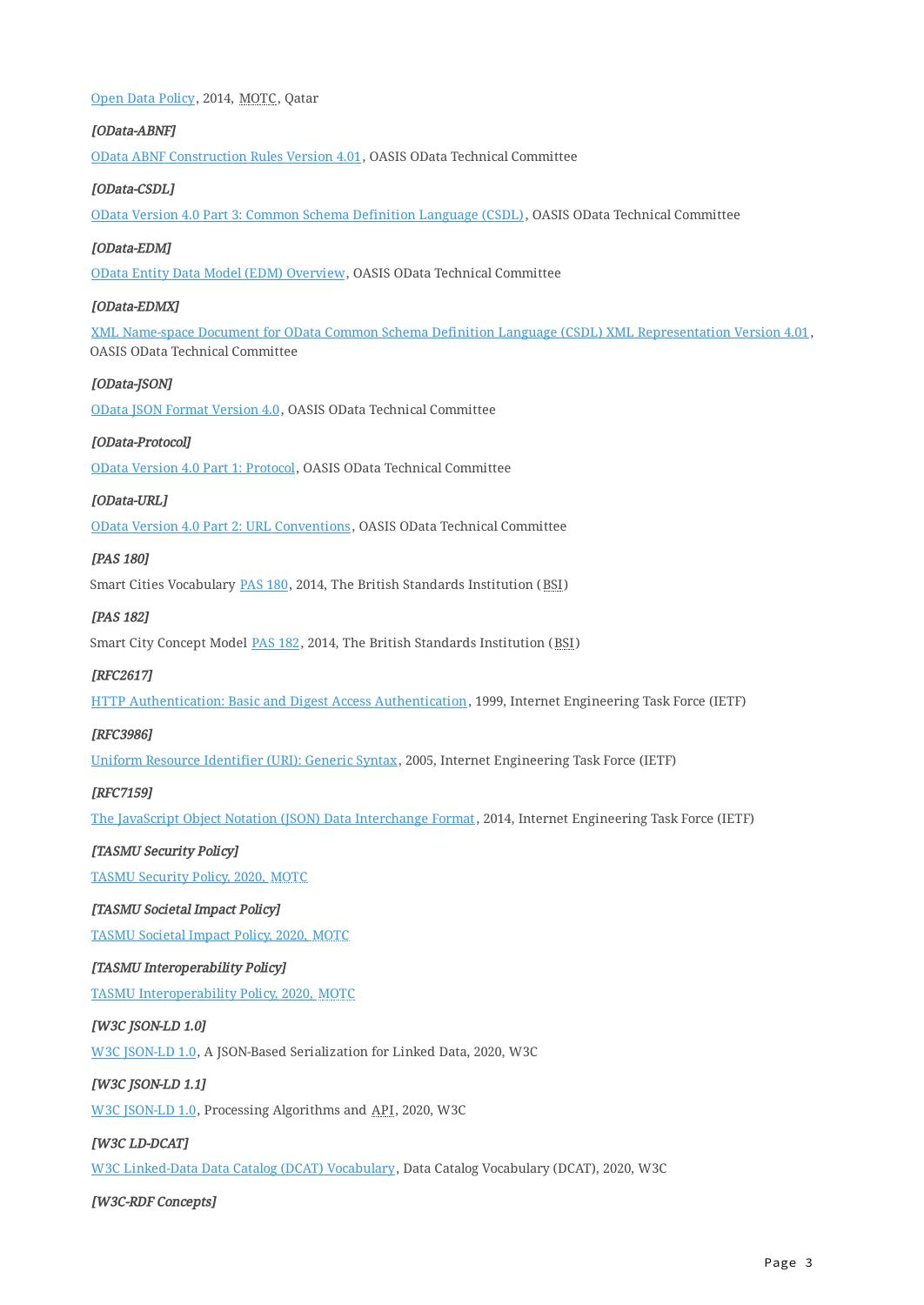[W3C-RDF Concepts](http://www.w3.org/TR/rdf11-concepts/) RDF 1.1 Concepts and Abstract Syntax, 2014, W3C

<span id="page-3-2"></span>[W3C Web Annotated Protocol] [W3C Web Annotated Protocol,](http://www.w3.org/TR/annotation-protocol/) Web Annotated Protocol, 2017, W3C

[XML-Schema-2] [W3C XML Schema Definition Language \(XSD\) 1.1 Part 2: Data types](https://www.w3.org/TR/xmlschema-2/), 2004, W3C

<span id="page-3-3"></span>[XML] [Extensible Markup Language \(XML\),](https://www.w3.org/TR/xml11//) 2006, W3C

# <span id="page-3-0"></span>Informative References

[Facebook Data Policy] [Facebook Data Policy](https://en-gb.facebook.com/policy.php), 2018, Facebook [GDPR] [General Data Protection Regulation,](https://gdpr-info.eu/) 2016, European Union (EU) [Google Privacy Policy] [Google Privacy Policy,](https://www.google.com/policies/privacy/archive/20160325-20160628/) 2016, Google [Uber Privacy Notice] [Uber Privacy Notice,](https://www.uber.com/legal/en/document/?country=united-states&lang=en&name=privacy-notice) 2020, Uber

# <span id="page-3-1"></span>**Contents**

- <u>[TASMU Data Policy](#page-0-0)</u>
	- [Document Information](#page-0-1)
	- [Policy Abstract](#page-0-2)
	- [Copyright Notice](#page-0-3) ◦
	- [Requirements Language](#page-0-4)
	- [Normative References](#page-1-0)
	- [Informative References](#page-3-0) ◦
- [Contents](#page-3-1)
- <u>[Definitions](#page-4-1)</u>
- [1. Introduction](#page-7-2)
	- ∘ [1.1 TASMU](#page-7-3)
	- [1.2 TASMU Data Policy](#page-8-0)
	- [1.3 Compliance](#page-10-0) ◦
- [2. Data Policy Controls](#page-10-1)
	- [2.1 Governance](#page-10-2) ◦
	- [2.2 Data Ownership and Rights](#page-11-0) ◦
	- [2.3 Data Acquisition](#page-12-0) ◦
	- [2.4 Data Use and Sharing](#page-12-1) ◦
	- [2.5 Data Access](#page-13-0) ◦
	- [2.6 Data Retention](#page-13-1) ◦
	- [2.7 Data Quality](#page-14-0) ◦
	- [2.8 Data Standards](#page-14-1) ◦
	- [2.9. Data Portability](#page-16-0) ◦

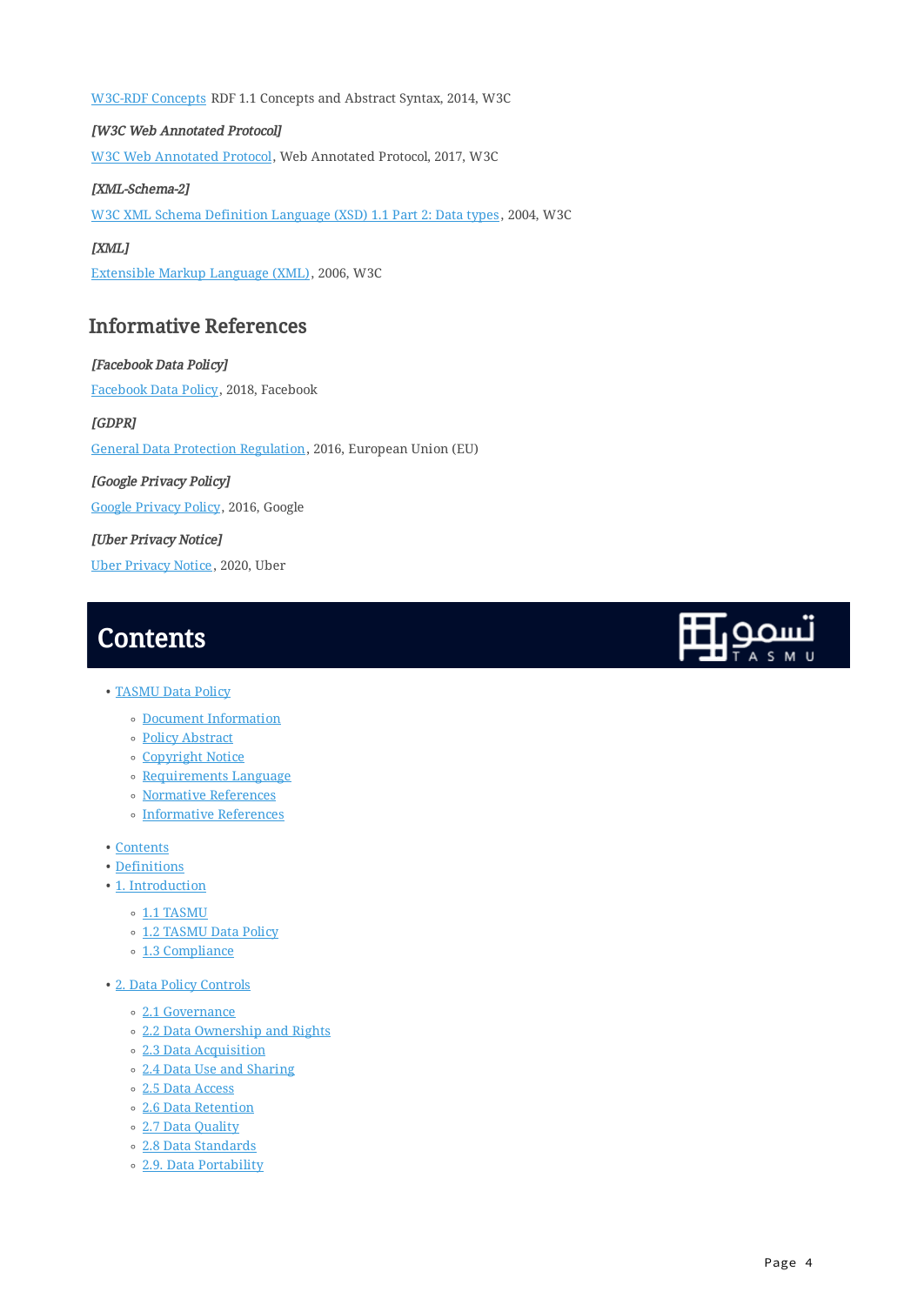# <span id="page-4-1"></span>**Definitions**



The definitions used in this policy have been written to provide contextual clarity and where necessary specificity, and should not be interpreted to be contradictory to any laws in the State of Qatar.

# <span id="page-4-10"></span>[Anonymisation]

The process in which [Personal Data](#page-6-1) is altered in such a way that it irreversibly prevents the identification of the [Subscriber](#page-6-0). [Personal Data](#page-6-1) which has been irreversibly anonymised ceases to be [Personal Data.](#page-6-1)

## <span id="page-4-5"></span>[Analytics Data]

This refers to the collection of data that is used to support decision making and/or research in [TASMU Systems:](#page-7-4)

- (E) <u>[Sector Platforms](#page-8-1),</u> and
- (F) <u>Central Platform</u>

#### <span id="page-4-9"></span>[Central Platform Analytic Data]

This refers to a collection of raw or processed data that is used to support decision making and/or research in the [TASMU](#page-7-4) [System](#page-7-4) (F) [Central Platform](#page-8-1).

#### <span id="page-4-8"></span>[Consent]

Consent is an affirmative, freely given and informed agreement of a [Subscriber](#page-6-0) for the [Processing](#page-6-2) of their data. Natural persons ("individuals") must be able to control the [Processing](#page-6-2) of their [Personal Data](#page-6-1) within the [TASMU Ecosystem](#page-7-0) and where necessary provide explicit Consent, which signifies their agreement, expressly confirmed in words, to specific [Processing.](#page-6-2)

#### <span id="page-4-6"></span>[Corporate Data]

Corporate data is data that is captured through the operation of the [TASMU Service Operator's](#page-7-5) corporate functions. It can include, but is not restricted to: staff data, company data, financial data, facilities data, product data and system specific configuration data etc.

## <span id="page-4-7"></span>[Data Sharing Agreement]

Refers to a form of contractual agreement between a [TASMU Service Operator](#page-7-5) and a [National Service Owner](#page-5-0) or [Third](#page-7-6) [Party Partner](#page-7-6) for exchanging data.

#### <span id="page-4-4"></span>[Data Custodian]

Refers to the role within the [TASMU Service Operator's](#page-7-5) organisation responsible for data management and accountable for [Data Rights](#page-4-2).

## <span id="page-4-0"></span>[Data Portability]

Refers to the the fundamental right of the individual to move their [Personal Data](#page-6-1) across different [TASMU Service](#page-7-5) [Operators](#page-7-5) or [TASMU Smart Services](#page-7-1) .

#### <span id="page-4-3"></span>[Data Owner]

A data owner is a [Subscriber](#page-6-0), who owns and is accountable for their data.

## [Data Ownership]

Data ownership is the act of having legal rights and complete control over a single piece or set of data elements. It defines and provides information about the rightful owner of data assets and the acquisition, use, and distribution policy implemented by the [Data Owner.](#page-4-3)

## <span id="page-4-2"></span>[Data Rights]

Data Rights consist of the set of permitted [Data Custodian](#page-4-4) actions that [TASMU Service Operators](#page-7-5) undertake on [TASMU](#page-6-3) [Data](#page-6-3) for the functioning and operating of a [TASMU Smart Service](#page-7-1), including:

data acquisition •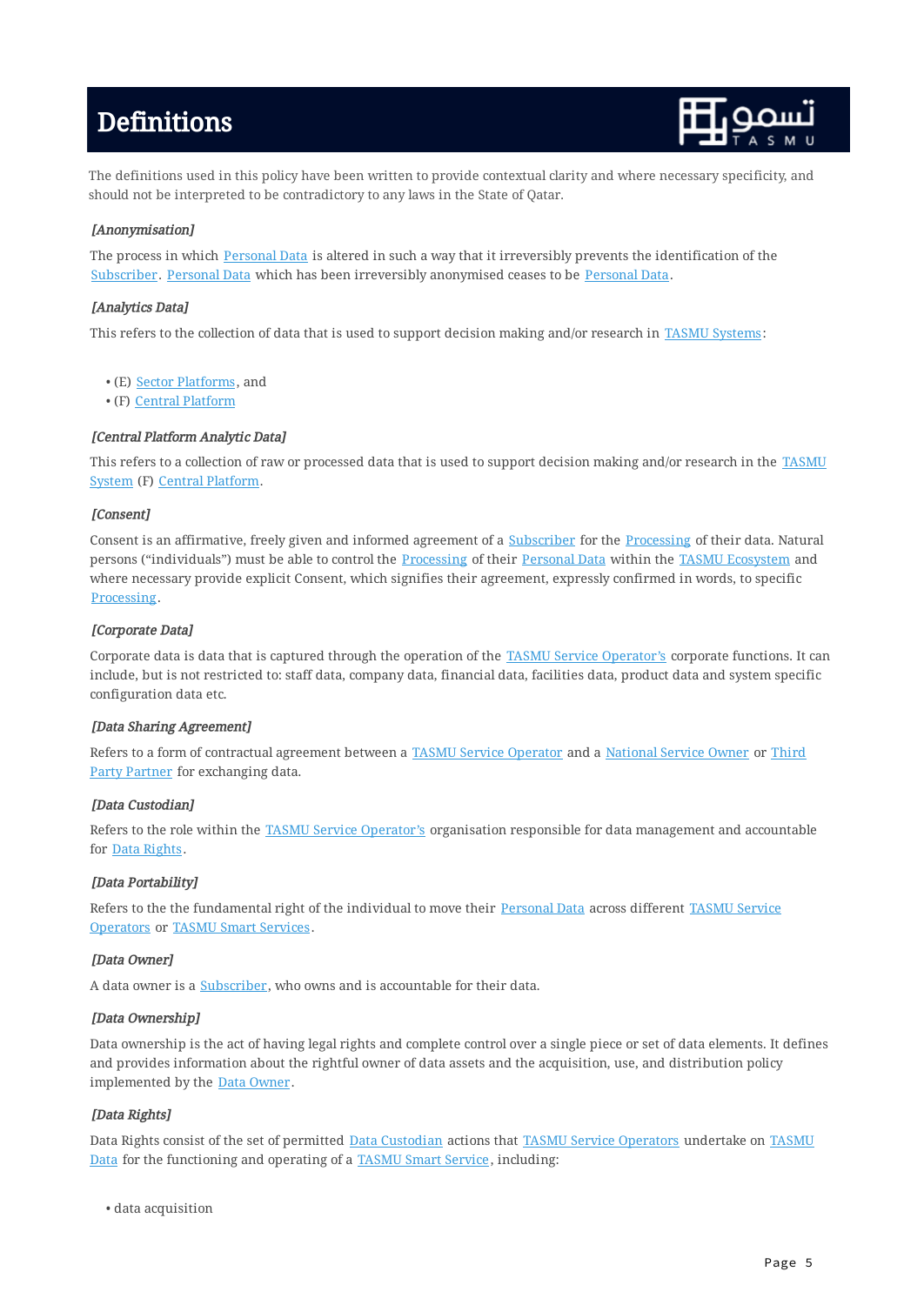- data analysis •
- data storing •
- data sharing •
- data monetisation •
- data deletion or destruction •

#### <span id="page-5-6"></span>[Data Source]

A data source refers to the individuals or an entity from which a specific set of data is obtained.

#### <span id="page-5-1"></span>[Device Data]

Refers to all the data collected from an IP address, web beacon, pixel tag, ad tag, cookie, JavaScript, local storage, software, or by any other means, or from a particular computer, web browser, mobile device, or other connected device or application.

## <span id="page-5-5"></span>[Internet of Things]

The Internet of Things (IoT) is a system of interrelated computing devices, mechanical and digital machines, uniquely identified with the ability to transfer data over a network to (E) [Sector Platforms](#page-8-1) and/or the (F) [Central Platform](#page-8-1).

#### <span id="page-5-9"></span>[Metadata]

Refers to the set of data that describes and gives peripheral information about [TASMU Data](#page-6-3). It ensures the resusability of data within the [TASMU Ecosystem,](#page-7-0) helps drive efficiencies in processing and publication of data, hence making management of underlying data easier and more simplified using data catalogues, dictionaries, and taxonomies.

#### <span id="page-5-10"></span>[Service Oriented Architecture]

Service-oriented architecture (SOA) is a style of design that defines a way to make software components reusable via service interfaces. These interfaces utilise common communication standards in a way that they can be rapidly incorporated into new applications without having to perform deep integration each time.

## <span id="page-5-4"></span>[National Data]

Refers to the data in (J) [National \(External\) Services](#page-8-1) in the [TASMU Ecosystem](#page-7-0) and provides common services and other sector services.

## <span id="page-5-0"></span>[National Service Owner]

Refers to the owners of services and platforms in (J) [National \(External\) Services](#page-8-1).

#### <span id="page-5-2"></span>[Network Data]

Refers to the networking configuration data that enables devices to connect and communicate within the [TASMU](#page-7-0) [Ecosystem](#page-7-0) across the following:

- (D) [any networking between platforms \(E\) and services \(C\)](#page-8-1) •
- (G) [any networking between platforms \(F\) and devices \(H\)](#page-8-1) •

#### <span id="page-5-3"></span>[Operations Data]

Refers to the operational data required in the following [TASMU Systems](#page-7-4) to manage [Subscribers,](#page-6-0) platform operations and security operations:

- (I) [The TASMU Control Centre](#page-8-1)
- (K) <u>[The TASMU Security Management](#page-8-1)</u>
- (L) [The Operation Management](#page-8-1)

#### <span id="page-5-7"></span>[Open Data]

Refers to the open data approach that is defined in the [Open Data Policy](#page-1-1) adopted within the [TASMU\\_Ecosystem](#page-7-0) to ensure data is exchange freely without technical barriers, copyright, patents or other mechanisms of control.

#### <span id="page-5-8"></span>[Open Interface]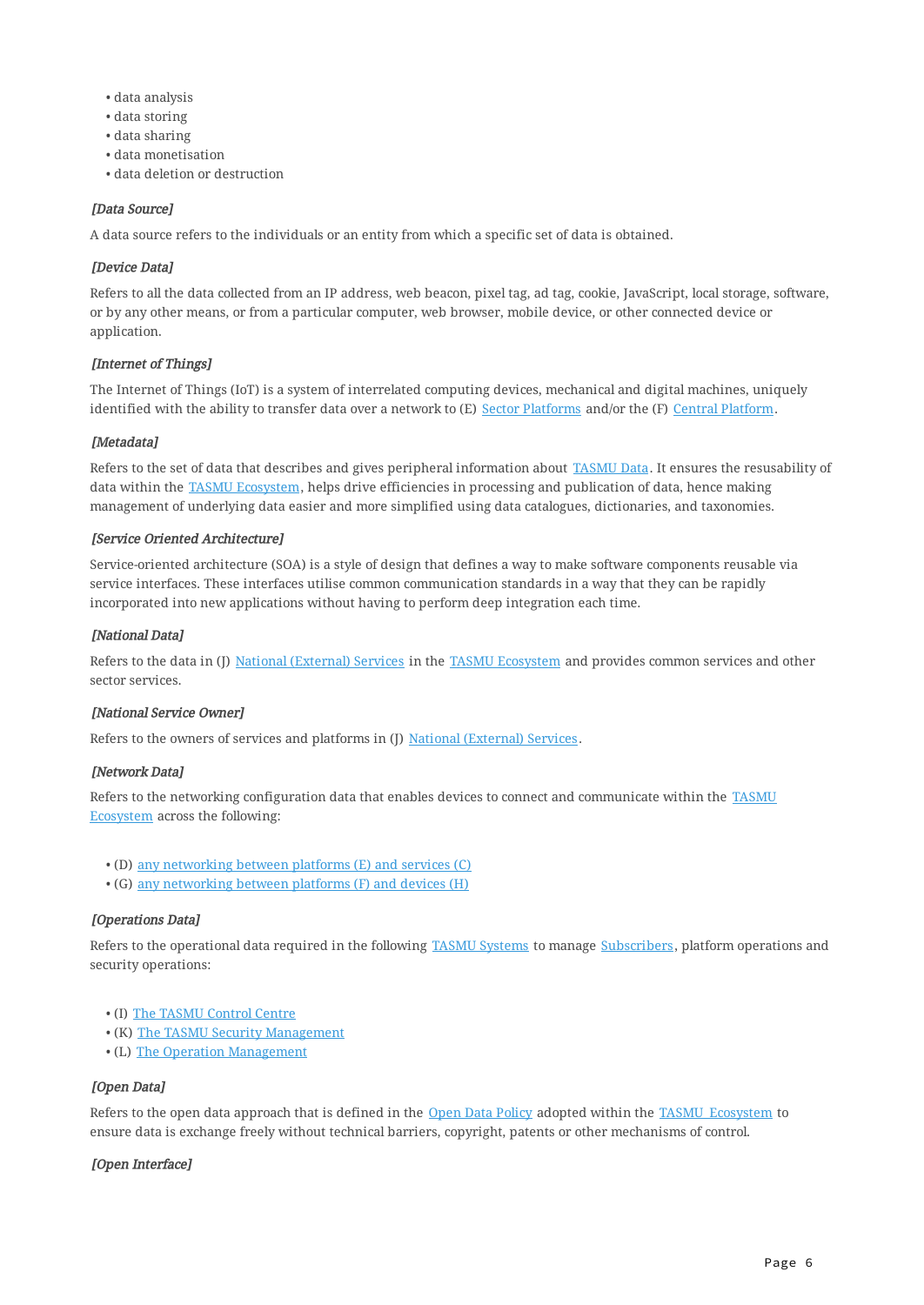Refers to a public standard interface for connecting one component to another component regardless of their brands. In the case of software, it also implies that more than one program exists to interface with the application that has the open interface or that a program can be readily written to communicate with it.

## <span id="page-6-6"></span>[Open Standards]

Refers to a set of specifications that are standardised by a formal body and are then published and made freely available to the technical community.

# <span id="page-6-1"></span>[Personal Data]

Data of a natural person ('individual') which is specifically identifiable or can be reasonably identified either by the Personal Data itself or through a combination of other data. An identifiable natural person is one who can be identified, directly or indirectly, in particular by reference to an identifier such as a name, an identification number, location data, an online identifier or to one or more factors specific to the physical, physiological, genetic, mental, economic, cultural or social identity of that natural person.

# <span id="page-6-9"></span>[Production]

This refers to the environment, system and/or data of a [TASMU System](#page-7-4) that provides a "live" service to [Subscribers.](#page-6-0) This includes pre-production and live disaster recovery environments and is in contrast to non-production environments such as test or development which are not used for "live" services.

# <span id="page-6-2"></span>[Processing]

Any operation or set of operations which is performed on data, such as collecting; recording; organizing; storing; adapting or altering; retrieving; consulting; using; disclosing by transmission, dissemination or otherwise making the data available; aligning or combining data, or blocking, erasing or destroying data. Not limited to automatic means.

## <span id="page-6-4"></span>[Retention Schedule]

Refers to the documented instructions describing the retention and disposition aspects of relevant [TASMU Data](#page-6-3) under the [TASMU Service Operator's](#page-7-5) custody.

## <span id="page-6-8"></span>[Retention Period]

Refers to the length of time prescribed in the defined [Retention Schedule](#page-6-4) for which certain [TASMU Data](#page-6-3) must be kept before their final disposition.

## <span id="page-6-7"></span>[Sector Platform Analytic Data]

Refers to a collection of raw or processed data that is used to support decision making and/or research in the (E) [Sector](#page-8-1) [Platforms](#page-8-1).

## <span id="page-6-5"></span>[Services Data]

Refers to the data that is collected, generated, and stored within the [TASMU Systems](#page-7-4) related to (H) [Smart Devices](#page-8-1) or [Subscribers](#page-6-0). Examples include application data, history of service usage, search activities, cookies, transaction records, traffic and location data, etc.

## <span id="page-6-0"></span>[Subscriber]

An organisation or natural person who utilises a [TASMU Smart Service](#page-7-1). They subscribe to and are authenticated by the [TASMU Ecosystem.](#page-7-0) In some contexts they may be referred to as consumers.

## <span id="page-6-3"></span>[TASMU Data]

Refers to the following data types, specified in the [TASMU Data Model](#page-9-0) which are acquired, generated, configured and processed within [TASMU Systems](#page-7-4) for functioning and operating of the [TASMU Ecosystem:](#page-7-0)

- <u>[Personal Data](#page-6-1)</u>
- <u>[Device Data](#page-5-1)</u>
- <u>[Network Data](#page-5-2)</u>
- <u>[Services Data](#page-6-5)</u>
- <u>[Analytics Data](#page-4-5)</u>
- [Operations Data](#page-5-3)
- <u>[National Data](#page-5-4)</u>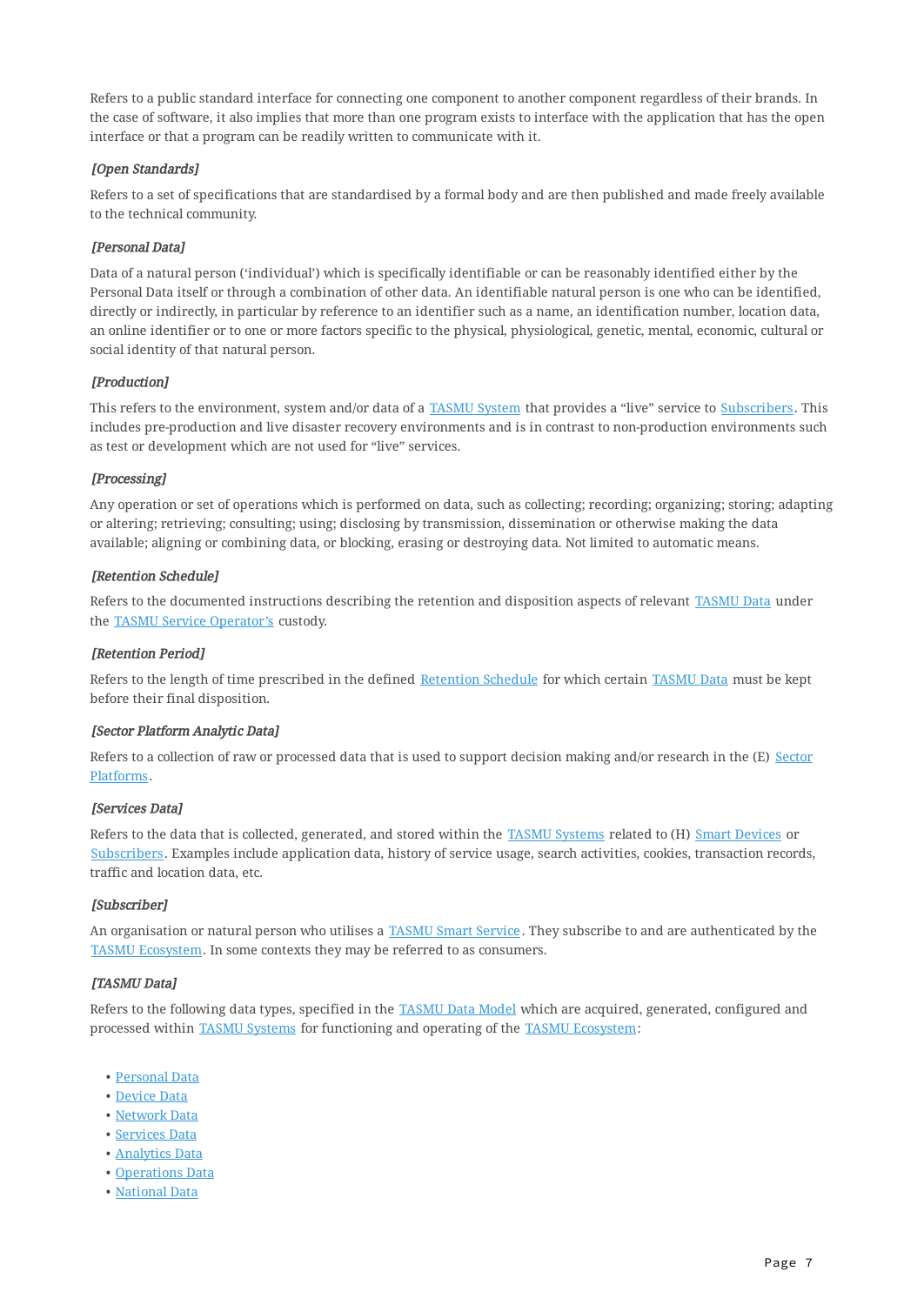• [Third Party Data](#page-7-7)

## <span id="page-7-0"></span>[TASMU Ecosystem]

This is the Smart Qatar (TASMU) platform and any [TASMU Smart Service](#page-7-1) that is either connected to this [Central Platform](#page-8-2) or is branded as TASMU compliant. Refer to (A) in the [TASMU Conceptual Diagram.](#page-8-1)

## <span id="page-7-4"></span>[TASMU System]

Refers to any of the following elements from the [TASMU Conceptual Diagram:](#page-8-1)

- (C) Any smart application or service •
- (D) Any networking between platforms and (C) •
- (E) Sector data analytics platforms •
- (F) Central data analytics platform •
- (G) Any networking between platforms and devices (H) •
- (H) Any smart devices •
- (I) The TASMU Control Centre •
- (K) Security Management System of the **TASMU Ecosystem**
- (L) Operations Management System of the <u>[TASMU Ecosystem](#page-7-0)</u>

#### <span id="page-7-8"></span>[TASMU Smart Nation Regulator]

The entity in the State of Qatar who regulates the [TASMU Ecosystem.](#page-7-0) It is responsible for drafting, promoting, governing, updating, monitoring compliance with, and enforcing this policy.

#### <span id="page-7-5"></span>[TASMU Service Operator]

This is the owner and operator of the [TASMU System](#page-7-4), who has overall responsibility for its secure, compliant operation.

#### <span id="page-7-1"></span>[TASMU Smart Service]

A TASMU Smart Service is a national service, leveraging one or multiple technologies, to resolve an identified challenge or enable a desired outcome and that operates in the [TASMU Ecosystem](#page-7-0). Collectively, they focus on detailing and contextualizing services relevant for the State of Qatar.

#### <span id="page-7-7"></span>[Third Party Data]

Refers to external data originating from systems or services outside of the [TASMU Ecosystem.](#page-7-0)

## <span id="page-7-6"></span>[Third Party Partners]

Refers to third party entities outside of the [TASMU Ecosystem](#page-7-0) that [Process](#page-6-2) data, and/or operate the [TASMU System](#page-7-4) for [TASMU Service Operators](#page-7-5) .

# <span id="page-7-2"></span>1. Introduction

# <span id="page-7-3"></span>1.1 TASMU

The Qatar National Vision 2030 aims to "transform Qatar into an advanced society capable of achieving sustainable development." TASMU, or the Smart Qatar program, is a digital response to the goals that have been set out in the National Vision 2030. It is about harnessing technology and innovation to improve quality of life and help drive economic diversification.

TASMU aims to leverage innovative applications of technologies to provide targeted services for residents, businesses and government across priority sectors. The foundation of this whole-of-nation effort relies on the ability to collect and manage vast amounts of data, share and open it up for spawning broad-based innovation and entrepreneurship within a set of defined rules and regulations. This is then processed and analysed by different actors for the build-up of innovative services and applications. As such, governance of TASMU on a national level has been designed to harmonize efforts across the different actors and drive Smart Qatar development with a key focus on ensuring efficiency and building resilience and interoperability.



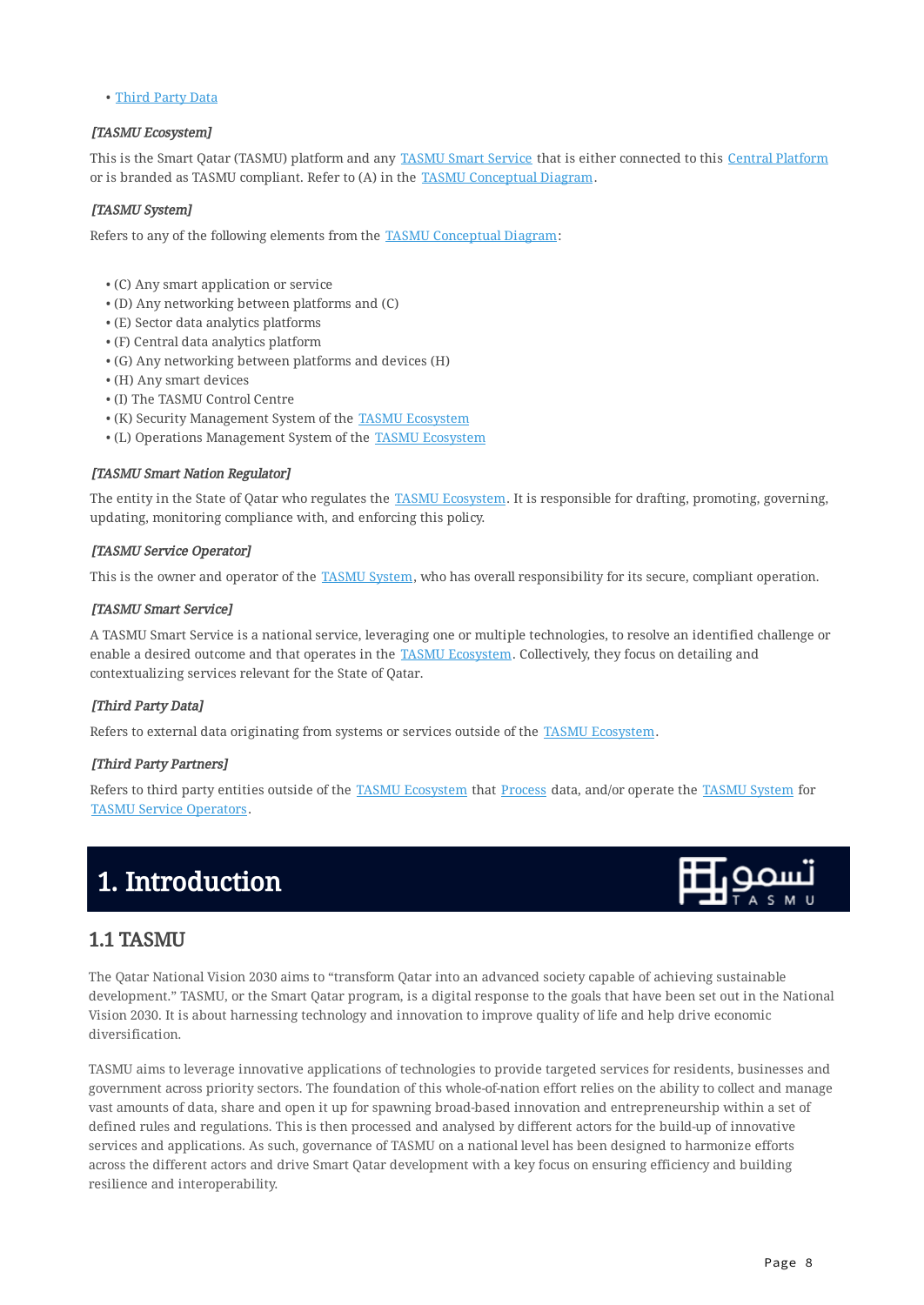[TASMU Smart Services](#page-7-1) are services designed to solve evolving challenges targeted constituents (people, businesses, or government) face, leveraging technology and innovation. [TASMU Smart Services](#page-7-1) cut across industry sectors focusing on human, social, economic, and environmental development. They can be focused on providing convenience or entertainment, or could address critical needs such as national safety and security. As such, the type of information they leverage can range from publicly open to sensitive or private information.

<span id="page-8-1"></span>The policy covers the [TASMU Ecosystem](#page-7-0) and interactions with it. The diagram below shows the [TASMU Ecosystem](#page-7-0) in the context of this policy.

<span id="page-8-2"></span>

Only the following elements are within the scope of this policy:

- A: is the overall ecosystem •
- B: is the end-user ecosystem •
- C: is the **TASMU Smart Services** and services ecosystem
- D: are the network connections from the central platform, over enterprise, public and private networks •
- E: are the sector data analytics platforms ('Sector Platforms') •
- F: is the central TASMU data analytics platform ('Central Platform') •
- $\bullet$  G: is the <u>[Internet of Things \(IOT\)](#page-5-5)</u> access network, either over fixed of wireless networks
- H: is the IOT devices ecosystem •
- I: is the TASMU Control Centre •
- $\bullet$  J: is the ecosystem of national services/platform that connects to the TASMU Central Platform and (C) above
- K: is the TASMU security management ecosystem
- L: is the TASMU operations ecosystem •

# <span id="page-8-0"></span>1.2 TASMU Data Policy

This policy applies to the following [TASMU Data](#page-6-3) that is generated, created, collected and maintained within the [TASMU](#page-7-0) [Ecosystem](#page-7-0).

- 1. <u>[Personal Data](#page-6-1)</u>
- 2. <u>[Device Data](#page-5-1)</u>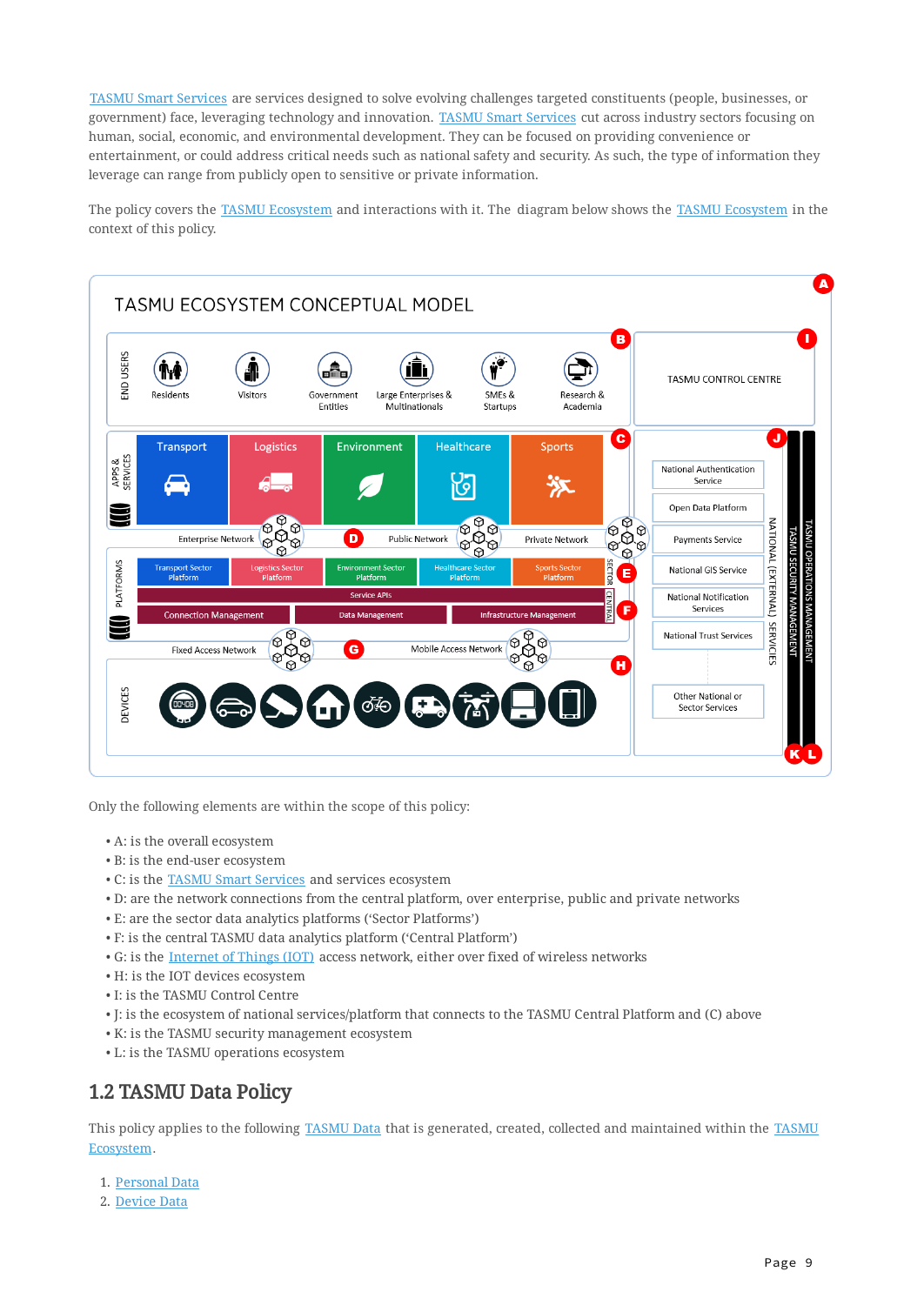- 3. <u>[Network Data](#page-5-2)</u>
- 4. <u>[Services Data](#page-6-5)</u>
- 5. <u>[Analytics Data](#page-4-5)</u>
- 6. <u>[Operations Data](#page-5-3)</u>
- 7. <u>[National Data](#page-5-4)</u>
- 8. <u>[Third Party Data](#page-7-7)</u>

This policy does not explicitly provide the controls for [Personal Data,](#page-6-1) which are specified in the [TASMU Security Policy](#page-2-0). Additionally, this policy does not apply to [Corporate Data](#page-4-6) for which [TASMU Service Operators](#page-7-5) [SHOULD](#page-1-2) create their own data policy.

This policy builds upon the existing Ministry of Transport & Communications (MOTC) [Data Management Policy](#page-1-3) and [Open](#page-1-1) [Data Policy](#page-1-1) and covers the full data lifecycle, including:

- Governance: the overall management of data
- **Ownership and [Data Rights](#page-4-2):** who owns the data and provides <u>Data Rights</u> for others
- Data Acquisition: how is data captured or enters the <u>[TASMU Ecosystem](#page-7-0)</u>
- Data Use and Data Sharing: how is data used and shared
- Data Access: who has access to data, and how is access provided
- Data Retention: what data needs to be retained, and for how long
- Data Quality: good practices for ensuring data quality
- Data Standards: the approach for establishing or adopting data standards
- Data Portability: how does data move from one system to another

This TASMU policy is regulated by the [TASMU Smart Nation Regulator.](#page-7-8)

<span id="page-9-0"></span>The diagram below shows the data ecosystem in the context of this policy, and highlights data acquisition from various [Data Sources:](#page-5-6)

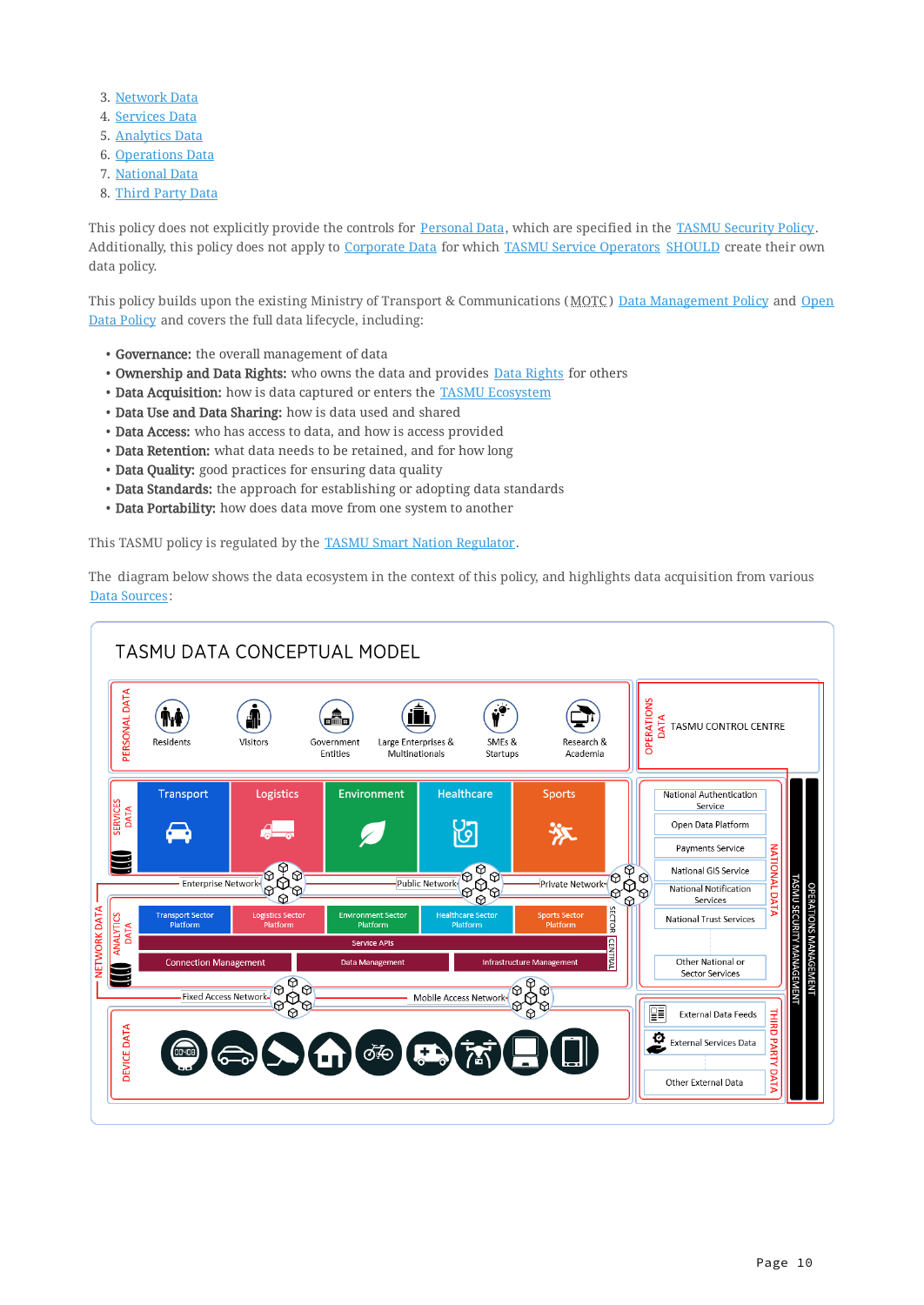# <span id="page-10-0"></span>1.3 Compliance

# All [TASMU Service Operators](#page-7-5) [SHALL](#page-0-5):

- 1. Comply with this policy where they operate a [TASMU System](#page-7-4) or provide a [TASMU Smart Service](#page-7-1) to a [Subscriber](#page-6-0), prior to operating in the [TASMU Ecosystem](#page-7-0) and on a regular basis as directed by the [TASMU Smart Nation Regulator.](#page-7-8)
- 2. Ensure that this policy is applied to all aspects of the <u>[TASMU System](#page-7-4),</u> whether that is maintained or operated by a [Third Party Partner](#page-7-6), prior to operating in the [TASMU Ecosystem.](#page-7-0)
- 3. Ensure this policy is considered in conjunction with the specific [TASMU Smart Service](#page-7-1) policy that is issued by the [TASMU Smart Nation Regulator](#page-7-8) and/or other relevant sector policies, which will cover specific requirements of the [TASMU Smart Service](#page-7-1).
- 4. Allow for an independent audit to check compliance, as and when necessary, or as directed by the <u>[TASMU Smart](#page-7-8)</u> [Nation Regulator](#page-7-8).
- 5. Notify the <u>[TASMU Smart Nation Regulator,](#page-7-8)</u> when the [TASMU System](#page-7-4) undergoes, as applicable, any changes to the following:
	- a. data acquisition methods
	- b. use of data fields
	- c. data formats
	- d. additional data acquisition needs
	- e. data analytic methods
	- f. data access methods and service terms
	- g. data retention schedules and terms
	- h. <u>[Data Sharing Agreement](#page-4-7)</u> terms
	- i. <u>Data Portability</u> methods
	- j. data quality, arising from issues

# <span id="page-10-1"></span>2. Data Policy Controls



# <span id="page-10-2"></span>2.1 Governance

[TASMU Services Operators](#page-7-5) need to ensure that they manage the data related to their [TASMU System](#page-7-4), including key aspects such as privacy, security, accessibility, retainability, portability, sharing and quality. Hence [TASMU Service](#page-7-5) [Operators](#page-7-5) [SHALL](#page-0-5):

- 1. Be responsible for overall planning, guiding and supervising the data management of their [TASMU System](#page-7-4), ensuring it:
	- a. has the ability to provide and consume <u>[Open Data](#page-5-7)</u>
	- b. uses <u>Open Interfaces</u>
	- c. uses <u>Open Standards</u>
	- d. has the ability to share data, as required and permitted, and comply with the <u>[Open Data Policy](#page-1-1)</u>, and/or sector policies
- 2. Coordinate the investigation and resolution of any major data issues in the development and operation of [TASMU](#page-7-1) [Smart Services](#page-7-1) with other affected [TASMU Service Operators](#page-7-5).
- 3. Ensure the privacy, confidentiality, integrity and availability of data, in line with the <u>[TASMU Security Policy](#page-2-0)</u> that is essential for the operation of the [TASMU Smart Service](#page-7-1).
- 4. Ensure that data <u>Processin</u>g technologies used in their <u>[TASMU System](#page-7-4)</u>:
	- a. comply to the <u>[TASMU Interoperability Policy](#page-2-1)</u>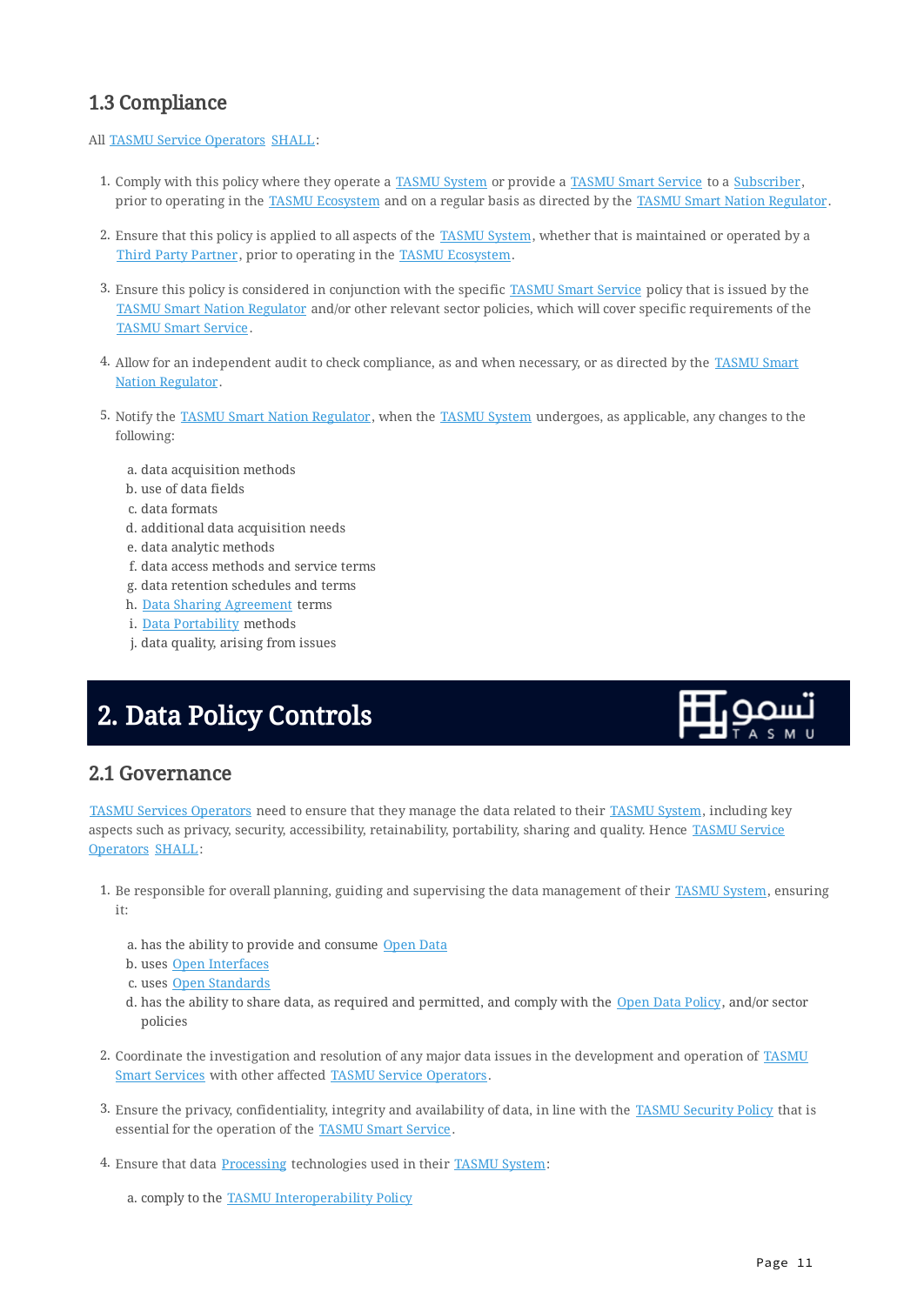- b. when any emerging technology is used, comply to the ethical specifications in the <u>[TASMU Societal Impact Policy](#page-2-1)</u>
- 5. Appoint the [Data Custodian](#page-4-4) role and ensure they undertake the following for any [TASMU Data](#page-6-3) related to their [TASMU System](#page-7-4):
	- a. its safe custody, transport and storage
	- management of the full data lifecycle, including related processes b.
	- c. its quality

# <span id="page-11-0"></span>2.2 Data Ownership and Rights

The function and operation of [TASMU Smart Services](#page-7-1) depends on the [Processing](#page-6-2) of large quantities and varieties of data, and hence having clearly defined [Data Rights](#page-4-2) within the [TASMU Ecosystem](#page-7-0) is essential.

- 1. [TASMU Service Operators](#page-7-5) [SHALL](#page-0-5) ensure that if they are [Processing](#page-6-2) data for any purpose other than the following, they disclose and obtain approval for that purpose from the [TASMU Smart Nation Regulator:](#page-7-8)
	- a. operation of the **[TASMU Smart Services](#page-7-1)**
	- b. improving <u>TASMU Smart Services</u>
	- c. developing new functions
	- d. enhancing user experience
	- e. providing a more personalised service
	- f. for measurement and analytics
	- g. promoting safety, integrity and security
	- h. for marketing communications with <u>[Subscribers](#page-6-0)</u>
	- i. for carrying out research and innovation for social good such as topic on general social welfare, technological advancement, public interest, health and well-being.
- 2. [TASMU Service Operators](#page-7-5) [SHALL](#page-0-5) seek the [Consent](#page-4-8) of [Data Owners](#page-4-3) and establish their [Data Rights](#page-4-2) before [Processing](#page-6-2) that data. [Data Owners](#page-4-3) of [TASMU Data](#page-6-3) are specified in the following table:

| <b>TASMU Data</b>                        | <b>Data Owner</b>                                                |
|------------------------------------------|------------------------------------------------------------------|
| Personal Data                            | Subscriber                                                       |
| <b>Device Data</b>                       | Various. See TASMU Smart<br>Service specific policy              |
| <b>Service Data</b>                      | <b>TASMU Service Operators of</b><br><b>TASMU Smart Services</b> |
| <b>Network Data</b>                      | Network Service providers                                        |
| <b>Central Platform</b><br>Analytic Data | <b>MOTC</b>                                                      |
| <b>Sector Platform</b><br>Analytic Data  | Sector Platform Owner                                            |
| <b>Operations Data</b>                   | <b>MOTC</b>                                                      |
| National Data                            | <b>National Service Owner</b>                                    |
| <b>Third Party Data</b>                  | <b>Third Party Partners</b>                                      |

- 3. As part of the [Consent](#page-4-8) process, [TASMU Service Operators](#page-7-5) [SHALL](#page-0-5) provide [Data Owners](#page-4-3) with the following information:
	- a. the purposes of <u>Processin</u>g the data
	- b. the <u>[Retention Period](#page-6-8)</u> of the data
	- c. data sharing plan
	- d. data monetisation plan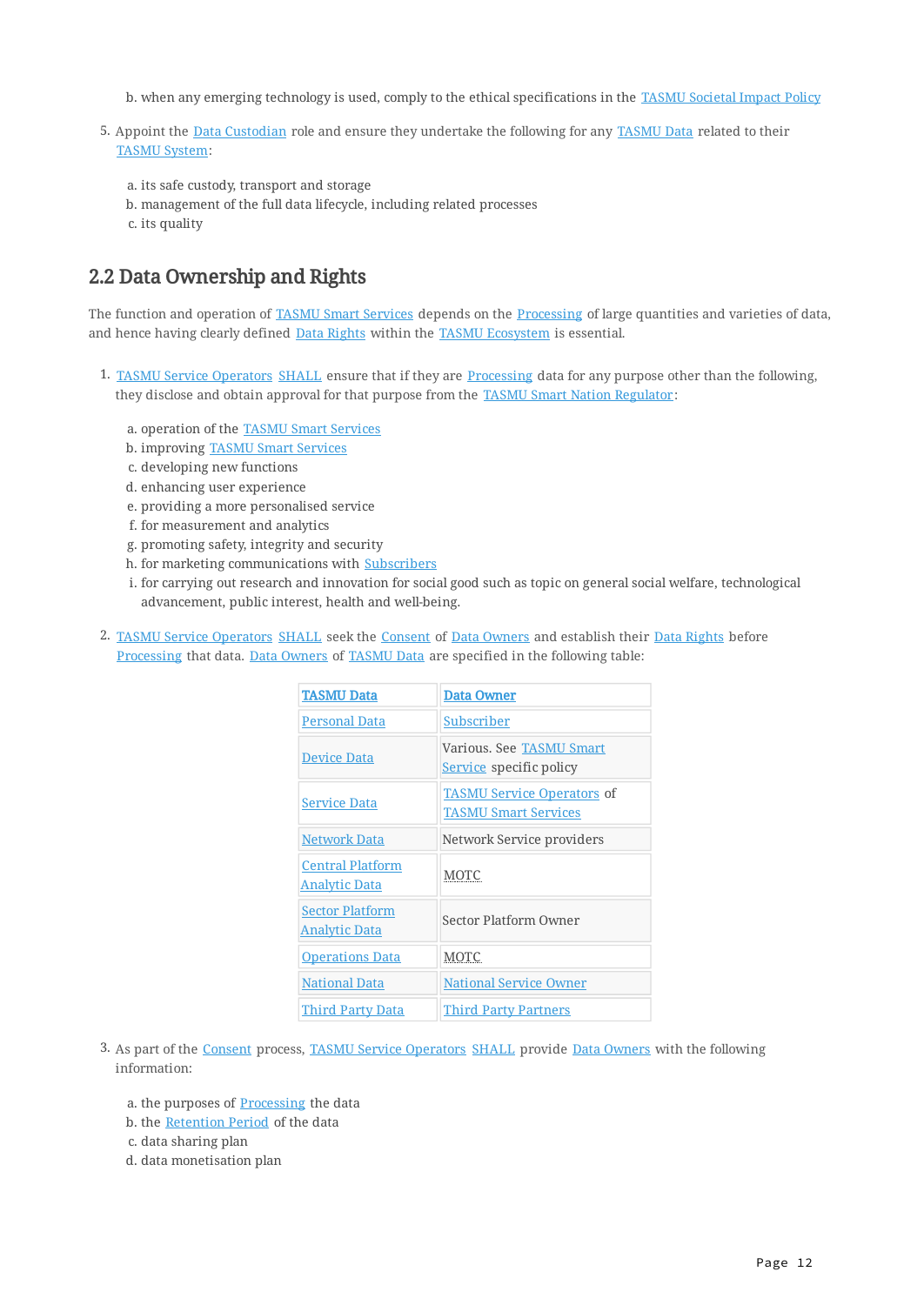- 4. Once <u>Consent</u> is obtained, <u>TASMU Service Operators</u> are liable for the security, safety and quality of the relevant [TASMU Data](#page-6-3), and [SHALL](#page-0-5) comply with the [TASMU Security Policy](#page-2-0).
- 5. [TASMU Service Operators](#page-7-5) [SHALL](#page-0-5) have a documented process for recording [Consent,](#page-4-8) and the [Data Rights](#page-4-2) that they provide or have been granted.

# <span id="page-12-0"></span>2.3 Data Acquisition

- 1. [TASMU Service Operators](#page-7-5) [SHALL](#page-0-5) only acquire data that is relevant to operate their [TASMU Systems](#page-7-4) and [SHALL](#page-0-5) provide the [TASMU Smart Nation Regulator](#page-7-8) with the following:
	- a. a description of all data types, <u>[Data Sources,](#page-5-6)</u> purposes and method of data acquisition, applicable to their <u>[TASMU](#page-7-4)</u> **[System](#page-7-4)**
	- b. a description of all <u>National Data</u> types, <u>[Data Sources,](#page-5-6)</u> purposes and method of data acquisition
	- c. a description of all <u>Third Party Data</u> types, <u>Data Sources</u>, purposes and method of data acquisition
- 2. <u>[TASMU Service Operators](#page-7-5)</u> [SHOULD](#page-1-2) use the capabilities within the [TASMU Ecosystem](#page-7-0), where applicable, for data acquisition and aggregation.
- 3. <u>[TASMU Service Operators](#page-7-5) SHALL NOT</u> refuse to provide their service even if a <u>Subscriber</u> revokes their <u>[Consent](#page-4-8)</u> for information that does not form a core function of the [TASMU Smart Service](#page-7-1).

# <span id="page-12-1"></span>2.4 Data Use and Sharing

- 1. [TASMU Service Operators](#page-7-5) [SHALL](#page-0-5) conform to the following requirements for exchanging data with (J) [National](#page-8-1) [Platforms and Services](#page-8-1):
	- a. define a <u>Data Sharing Agreement</u> with the relevant <u>Data Owner</u> of (J) <u>National Platforms and Services</u>
	- b. use formal, <u>National Service Owner</u> defined interfaces
	- c. comply with the following national policies:
		- <u>• [Open Data Policy](#page-1-1)</u>
		- <u> [Data Management Policy](#page-1-1)</u>
- 2. <u>[TASMU Service Operators](#page-7-5) [SHALL](#page-0-5)</u> have a suitable <u>[Data Sharing Agreement](#page-4-7)</u> in line with this policy when sharing data with [Third Party Partners](#page-7-6).
- 3. Where applicable, <u>[TASMU Service Operators](#page-7-5)</u> [SHOULD](#page-1-2) adopt formal licensing arrangements where applicable to protect their [Data Rights.](#page-4-2)
- 4. [Data Sharing Agreements](#page-4-7) [SHOULD](#page-1-2) cover, at a minimum, the following:
	- a. purposes of data sharing
	- b. description of data
	- c. data security
	- d. data <u>Retention Period</u>
	- e. subsequent use of data
	- f. conditions of the data use
	- g. Service Level Agreements (SLAs)
	- h. operational activities
	- i. incident investigation process
	- j. service improvement mechanisms
	- k. any applicable sector specific requirements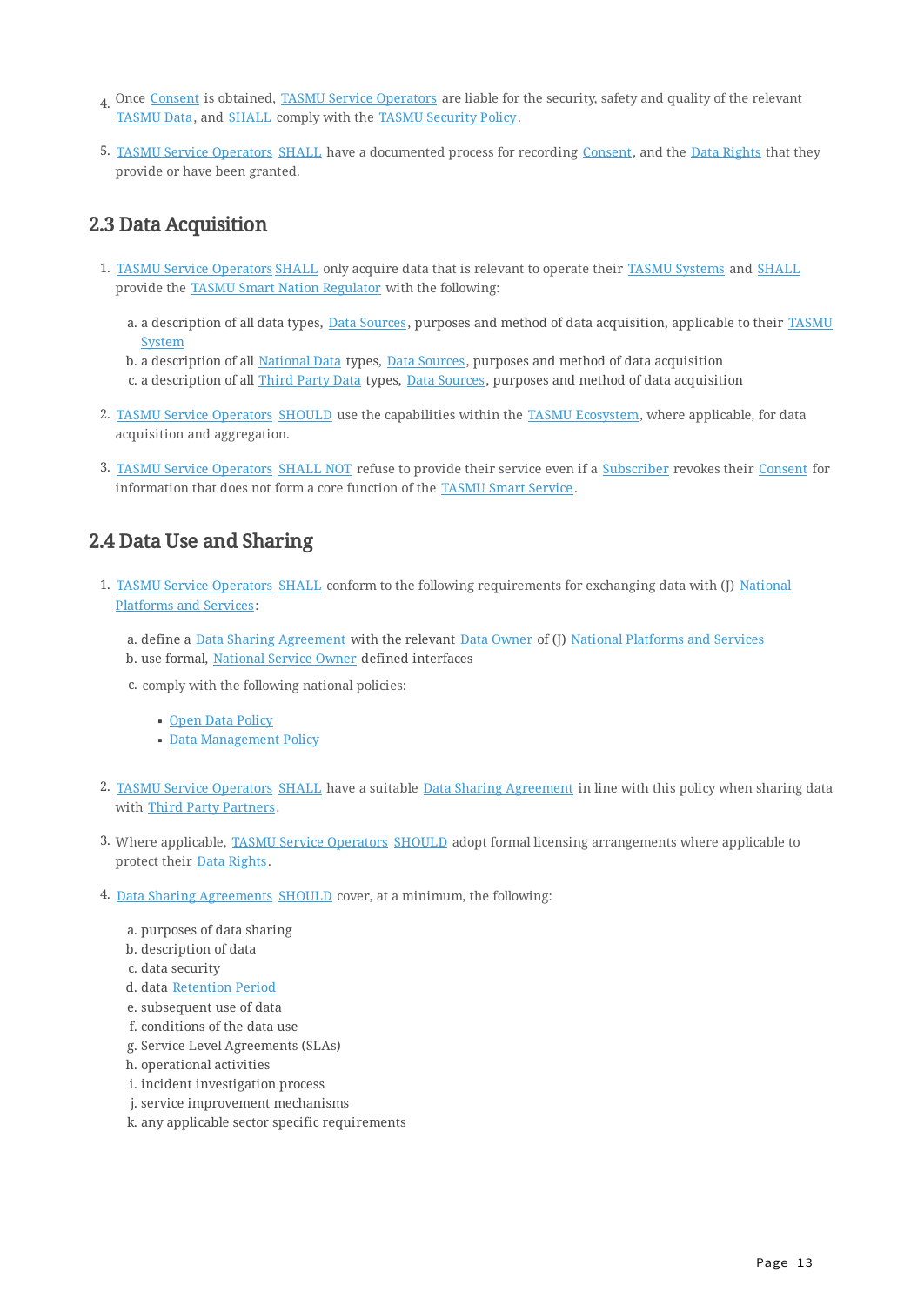- 5. <u>[TASMU Service Operators](#page-7-5) MAY</u> share <u>Anonymised [TASMU Data](#page-6-3)</u> outside of the <u>[TASMU Ecosystem,](#page-7-0)</u> with the following [Third Party Partners](#page-7-6):
	- a. partners providing measurement and analytics services
	- b. advertisers
	- c. partners offering goods and services as add-ons for the **TASMU Smart Service**
	- d. <u>[TASMU Smart Service](#page-7-1)</u> vendors and service providers
	- e. researchers and academics

# <span id="page-13-0"></span>2.5 Data Access

- 1. [TASMU Service Operators](#page-7-5) [SHALL](#page-0-5) comply with [TASMU Security Policy](#page-2-0) for accessing [TASMU Data](#page-6-3).
- 2. [TASMU Service Operators](#page-7-5) [SHOULD](#page-1-2) adopt the following good practices:
	- a. define who can access data and the level of access permitted, especially for <u>Subscribers</u> and <u>Third Party Partners</u>
	- b. define the list of legitimate and justifiable reasons for accessing different data types, including the level of authorisation
	- c. define the approval process for data access

# <span id="page-13-1"></span>2.6 Data Retention

[TASMU Service Operators](#page-7-5) [SHALL](#page-0-5) govern the creation, storage, maintenance and usage of [TASMU Data](#page-6-3) by ensuring, at a minimum, the following requirements for data storage and retention are met:

- 1. Identify the essential data to be retained, and define a [Retention Schedule](#page-6-4) for it including the following elements:
	- a. <u>[TASMU Data](#page-6-3)</u> types
	- b. <u>[Retention Period](#page-6-8)</u> in line with business requirements and sector requirements
	- c. <u>[Data Owners](#page-4-3)</u>
	- d. other relevant parties
	- methods of data deletion e.
- 2. Retain **TASMU Data** for a minimum period of twelve (12) months.
- 3. Safeguard the <u>TASMU Data</u> during the defined <u>Retention Period</u> by using appropriate solutions or technology to prevent data loss, due to corruption or media failure, and data breaches due to inadequate data protection.
- 4. <u>[TASMU Service Operators](#page-7-5) MAY</u> jointly, with other <u>TASMU Service Operators</u> define the <u>[Retention Schedule](#page-6-4),</u> where necessary.
- 5. <u>[TASMU Service Operators](#page-7-5)</u> [SHOULD](#page-1-2) define a process to review all data on a regular basis, in order to decide whether to destroy or delete any data once the purpose for which that data was acquired and retained is no longer relevant, and update the [Retention Schedule](#page-6-4) where necessary.
- 6. [TASMU Service Operators](#page-7-5) [SHALL](#page-0-5):
	- a. define a process for data destruction and processes to prevent the permanent loss of essential data as a result of malicious or unintentional actions
	- b. destroy the data, at the end of the retention period, according to the <u>[Retention Schedule](#page-6-4),</u> on all <u>[Production](#page-6-9)</u> systems
	- c. obtain explicit permission from <u>MOTC</u> before deletion of any <u>[Analytics Data](#page-4-5)</u>
- 7. As an exemption, [Retention Periods](#page-6-8) [MAY](#page-1-4) be prolonged in any of the following cases:
	- a. where there is an ongoing investigation from other regulatory bodies or competent authorities
	- b. when exercising their legal rights for court proceedings recognised under the laws of the State of Qatar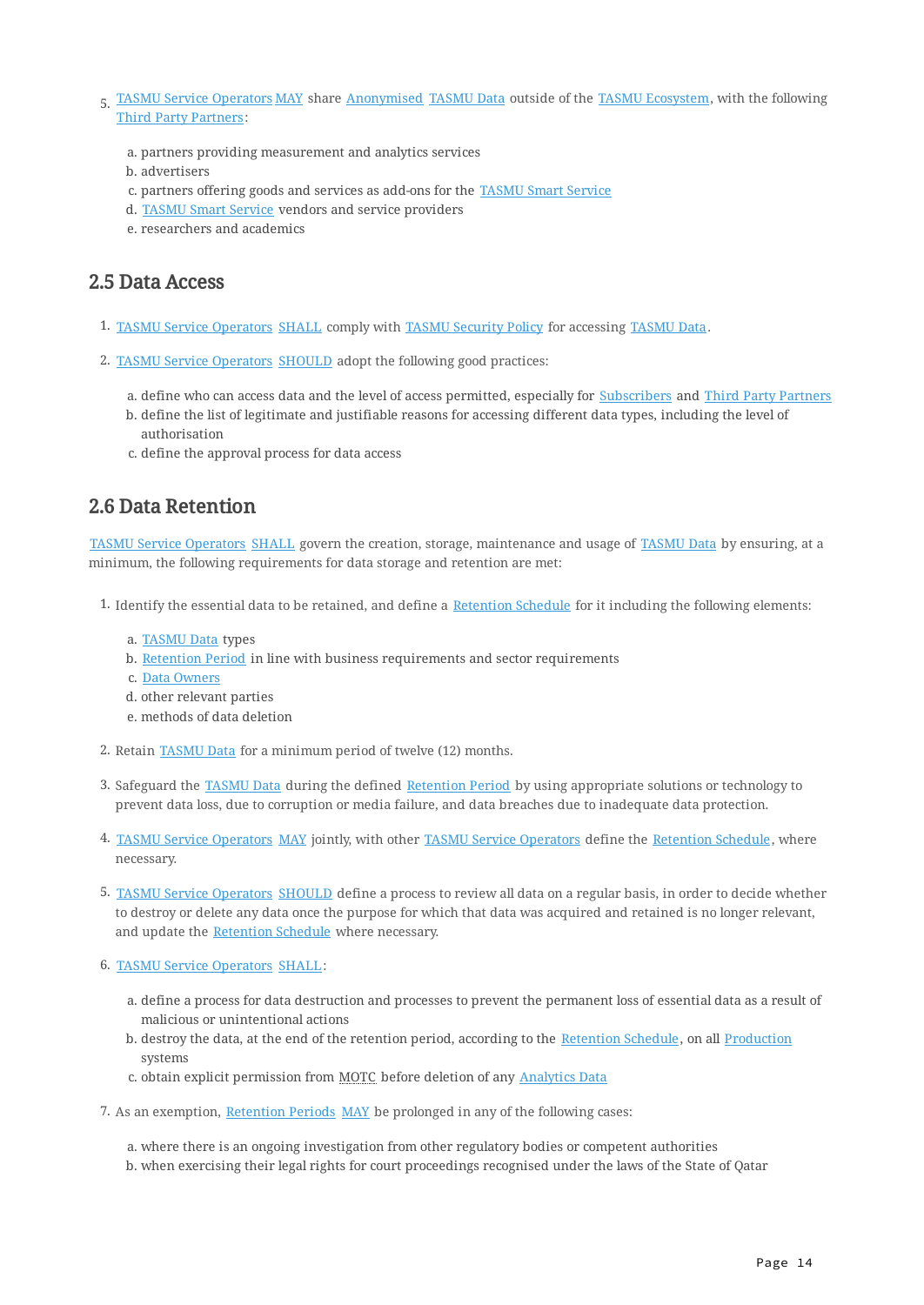# <span id="page-14-0"></span>2.7 Data Quality

Establishing a standard of data quality is essential for the healthy operation of a [TASMU System](#page-7-4) and the [TASMU](#page-7-0) [Ecosystem](#page-7-0) more generally.

- 1. In order to ensure the quality of data of a [TASMU System,](#page-7-4) [TASMU Service Operators](#page-7-5) [SHALL](#page-0-5) select and develop a data management approach that will meet the following principles:
	- Accuracy: ensure the right data is collected, and present that data in a consistent and unambiguous form
	- **Completeness:** collected data reflects what is recorded based on a standard schema that defines completeness, including explanations and formulas for data derivation and calculation as part of the meta-data that defines and explains the raw data
	- **Timeliness:** ensure data availability and in case data sharing is required, release data as quickly as they are collected and processed, with priority given to data whose utility and value are time sensitive
	- Machine Readable: store data in a commonly used format that easily support machine readability, interpretation and processing
	- **Non-Duplication:** reuse data for multiple / generic purpose(s) to avoid data duplication
	- Non-Proprietary: make freely available alternative formats to prevent limits on consumption of data to specific, proprietary formats
- 2. [TASMU Service Operators](#page-7-5) [SHOULD](#page-1-2) adopt the following good practices as part of their data management approach:
	- a. ensure that data capture, validation and <u>Processing</u> is automated wherever possible
	- b. have processes and mechanisms in place to ensure all data can be validated and quality assured before being used
	- c. adopt a collaborative approach for addressing data quality issues, maintaining data integrity and automated decision making, where applicable
	- d. define and validate data quality rules based on the requirements of the <u>TASMU Smart Service</u> and this policy
	- set up a data identification, remediation and reporting process for removing and recording any data that is e. subject to quality issues. Ensure a 'root cause' examination is conducted and analysis of why, where, and how the data defect originated
	- f. conduct data profiling by reviewing and comparing <u>[Metadata](#page-5-9)</u> and running statistical models to analyse data quality
	- g. create a data repairing process

# <span id="page-14-1"></span>2.8 Data Standards

The sharing of data for the benefit of all [TASMU Ecosystem](#page-7-0) stakeholders is at the heart of TASMU's aspirations. Data can be used in real time, from sensors and tracking devices, through to the use of data to develop longer term plans to improve the wellbeing of people and businesses. Having a common data standard will avoid using multiple data formats and vocabularies within the [TASMU Ecosystem,](#page-7-0) which adds risk, cost and complexity.

- 1. [TASMU Service Operators](#page-7-5) [SHOULD](#page-1-2) use one of the following approaches for establishing data standards:
	- a. adopt existing sector data standards, as applicable
	- b. establish local <u>[TASMU Data](#page-6-3)</u> standards based on the following international data standards, under the guidance of the [TASMU Smart Nation Regulator](#page-7-8):
		- [PAS 182](#page-2-2) Smart City Concept Model
		- [PAS 180](#page-2-3) Smart City Vocabulary
		- [ISO 8000](#page-1-5) Data Quality
		- [ISO 15000-5](#page-1-6) Electronic Business Extensible Markup Language (ebXML) Part 5: Core Components Specification (CCS)
		- [ISO/IEC 11179-1](#page-1-7) Metadata registries Part 1: Framework Registries and Classification
		- [ISO/IEC 11179-2](#page-1-8) Metadata registries Part 2: Classification
		- **EXEC 11179-3** Metadata registries Part 3: Registry Metamodel and basic attributes
		- [ISO/IEC 11179-4](#page-1-10) Metadata registries Part 4: Formulation of data definitions
		- [ISO/IEC 11179-5](#page-1-11) Metadata registries Part 5: Naming and identification principles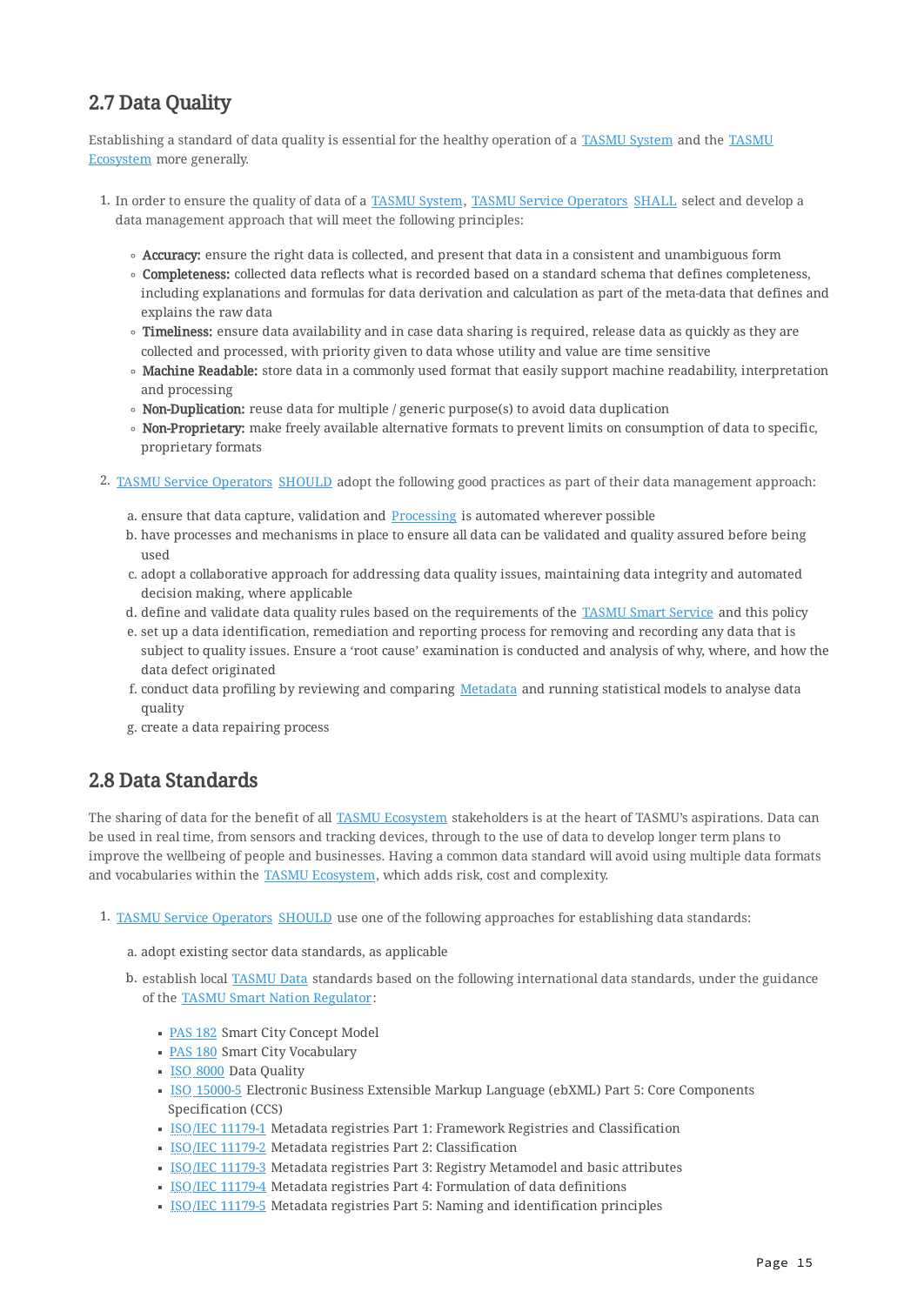- [ISO/IEC 11179-6](#page-1-12) Metadata registries Part 6: Registration
- **EXEC 11179-7 Metadata registries Part 7: Metamodel for data set registration**
- [ISO 29161](#page-1-14) Data Structure Unique Identification For The IOT
- [ISO 20802-1](#page-1-15) Open Data Protocol (OData) Part 1: Core
- [ISO 20802-2](#page-1-16) Open Data Protocol (OData) Part 2: OData [JSON](#page-1-17) Format
- **[IANA Registry](#page-1-18) Internet Assigned Numbers Authority Registry**
- [RFC2617](#page-2-4) Hypertext Transfer Protocol Authentication: Basic and Digest Access Authentication
- [RFC7159](#page-2-5) The JSON Data Interchange Format
- [RFC3986](#page-2-6) Uniform Resource Identifier: Generic Syntax
- [OData-Protocol](#page-2-7) OData Version 4.0 Part 1: Protocol
- [OData-CSDL](#page-2-8) OData Version 4.0 Part 3: Common Schema Definition Language
- . [OData-ABNF](#page-2-9) OData Augmented BNF for Syntax Specifications Construction Rules Version 4.0
- [OData-URL](#page-2-10) OData Version 4.0 Part 2: URI Conventions
- [OData-CSDL](#page-2-8) OData Version 4.0 Part 3: Common Schema Definition Language
- [W3C JSON-LD 1.0](#page-2-11) A JSON-Based Serialization for Linked Data
- W3C [SON-LD 1.1 Processing Algorithms and Application Programming Interface
- [W3C RDF Concepts](#page-2-13) Resource Description Framework 1.1 Concepts and Abstract Syntax
- [W3C LD-DCAT](#page-2-14) W3C Linked-Data Data Catalog Vocabulary
- [W3C WAP](#page-3-2) W3C Web Annotated Protocol standard
- 2. Where there is a requirement for establishing local [TASMU Data](#page-6-3) standards, the standard [SHOULD](#page-1-2) cover, at a minimum, the following:
	- a roadmap for the design, development, testing, and implementation of a standard data architecture a.
	- b. <u>[Service Oriented Architecture](#page-5-10)</u> architecture design principles
	- c. data architecture design, including the following:
		- data **Processing** capabilities
		- data profiles
		- data flow diagrams
		- data lifecycle model (general end to end data movement)
		- data security checkpoints
		- data quality checkpoints
		- reference to data dictionaries, data catalogues and business glossaries to ensure consistency during architecture development
	- d. data architecture addresses the following core functions and systems:
		- [Open Data](#page-5-7) management systems and services
		- [Metadata](#page-5-9) repositories
		- data ingestion, transformation systems
		- data dictionary, data catalogue, and business glossary
		- document and content management systems
		- data analytic systems ▪
		- data security systems & workflows

e. accommodates the following data format types in the design for enabling [Open Data:](#page-5-7)

- <u>XML</u> and **JSON** data formats
- fixed length data, record formats, fixed width file columns and records ▪
- proprietary formats from sectors ▪
- f. establish a common data structure that covers the following, as a minimum:
	- general data concepts and models ▪
	- common elements ▪
	- identification scheme for IOT entity and IOT applications
	- $\blacksquare$  format rules and specifications for **JSON** files and URL conversions
	- entity data models ▪